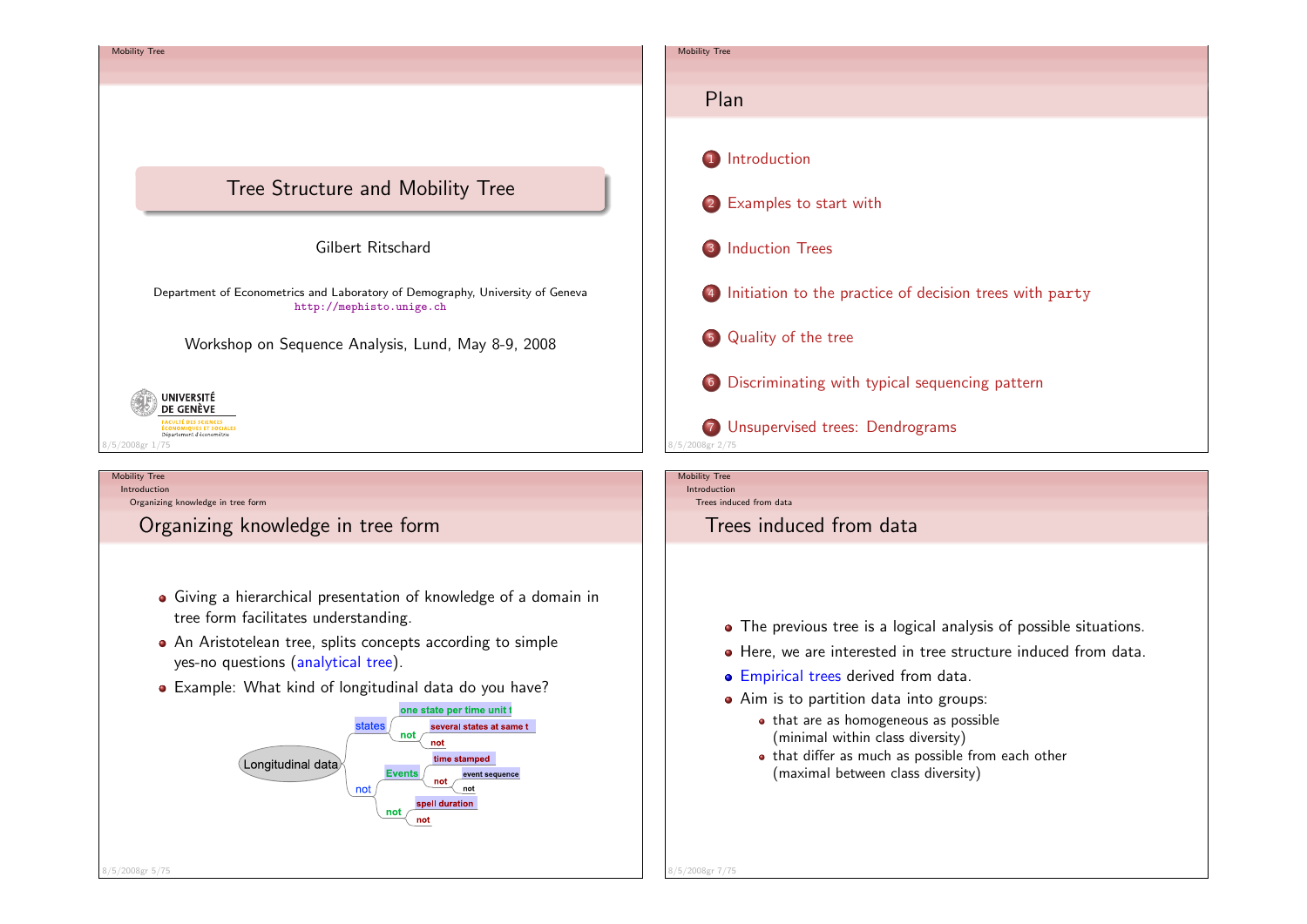IntroductionTrees induced from data

## Supervised and unsupervised trees

- Supervised tree: There is a (univariate or multivariate) target variable and branching is defined in terms of the values of covariates.
- Diversity is measured in the space of this target variable.
- Examples: Classification tree, regression tree, survival tree, ...
- Unsupervised tree: There is no specific target variable and nobranching condition in terms of values of variables.
- Diversity is measured in the space of all considered variables.
- Example: Dendrogram representing hierarchical clustering.

### Mobility Tree

 IntroductionTrees induced from data

## Trees for sequence data

- We shall focus on supervised trees and their use for sequencedata.
- How is present state related to previous states? (Mobility analysis)
- How discriminating are specific sequencing patterns, for sex, cohort, ...?
- How are typical sequencing patterns linked to covariates of interest?
- However, Will also shortly discuss typology of sequences (Hierarchical clustering)

#### 8/5/2008gr 8/75

Mobility Tree

 Examples to start withSocial mobility over 3 generations

Social mobility over 3 generations

- Using data from acts of marriage of 19th century GenevaRyczkowska (2003)
- On each act:
	- **•** profession of the groom
	- profession of the father (at son's marriage)
- By matching records of the groom with that of his father
	- profession of the father (at father's marriage)
	- profession of the grand-father (at father's marriage)
- 572 matched records (i.e. grooms whose father married also in Geneva)

#### Mobility TreeExamples to start with

8/5/2008gr 9/75

Social mobility over 3 generations

## The social statuses

6 statuses derived from the professions

- unskilled: unskilled daily workmen, servants, labourer, ...
- **o** craftsmen: skilled workmen
- clock makers: skilled persons working for the "Fabrique"
- white collars: teachers, clerks, secretaries, apprentices, ...
- petite et moyenne bourgeoisie: artists, coffee-house keepers,writers, students, merchants, dealers, ...
- élites: stockholders, landlords, householders, businessmen, bankers, army high-ranking officers, ...
- $+$  unknown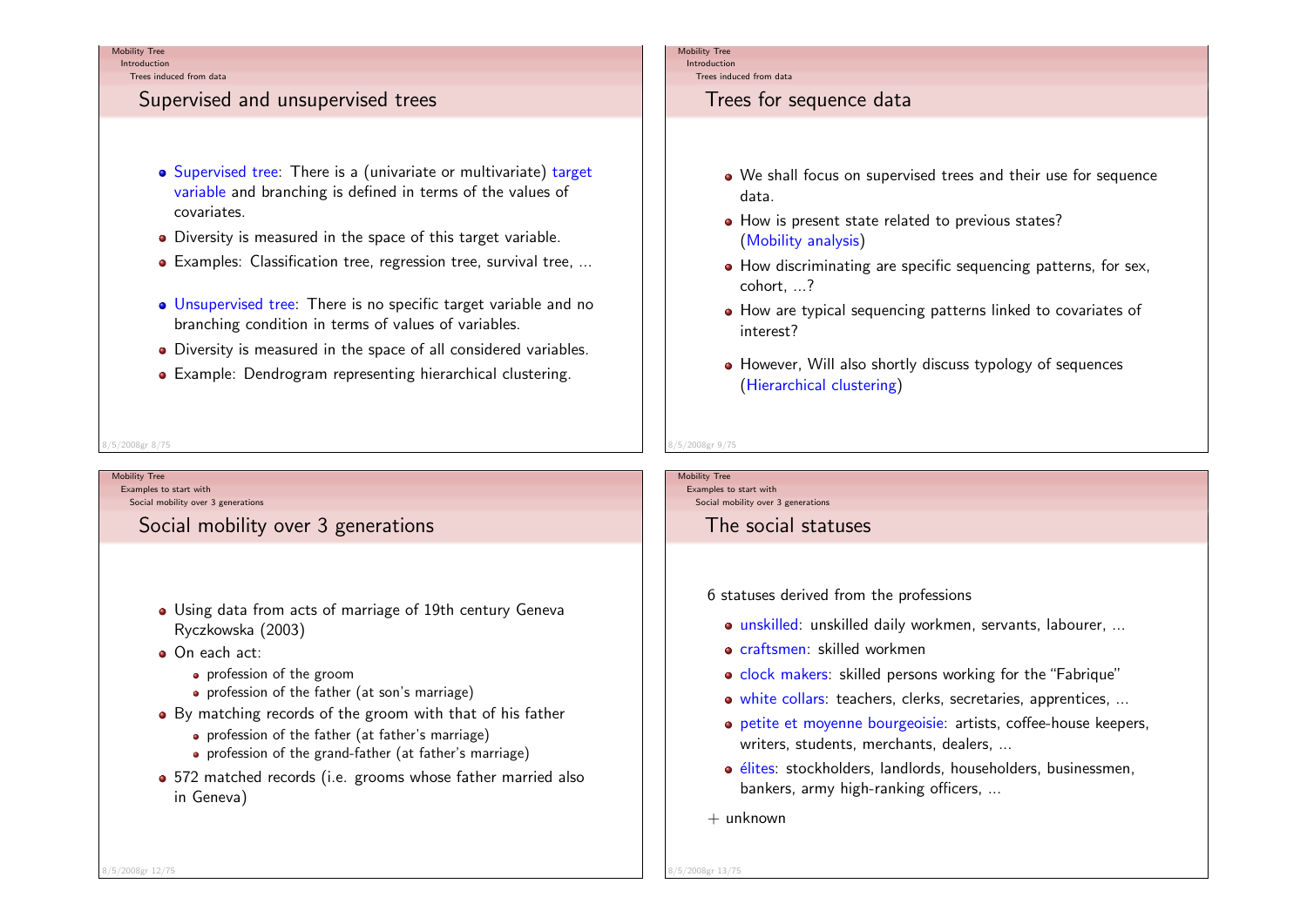Examples to start with

Social mobility over 3 generations

## Social statuses in 3 categories

For further simplification we consider also Statuses into 3 categories

| 3 class statuses | 6 class statuses                  |
|------------------|-----------------------------------|
| l ow             | unknown<br>unskilled<br>craftsmen |
| Clock            | clock makers                      |
| High             | white collars<br>PMB<br>elites    |

#### 8/5/2008gr 14/75

### Mobility Tree

Examples to start with

Three generations social transitions

# Three generations social transitions

- Classical approach: Markov model up to order 3:
	- Status at t depends on statuses at  $t-1$ ,  $t-2$  and  $t-3$ :

### $p(s_t | s_{t-1}, s_{t-2}, s_{t-3})$

holds for any status  $s_t$ .

- For 3 statuses, there are  $3^3 = 27$  different conditions.
- Many free parameters (54)  $\Rightarrow$  modeling probabilities in term of favor parameters (Berchtold and Baftery 2002) fewer parameters (Berchtold and Raftery, 2002)
- Can be done with Berchtold and Berchtold (2004)'s Marchsoftware.
- Mobility tree: Flexible Markov model
- Each  $s_t$  depends only on significant previous statuses.
- Classification tree for which the present status  $s_t$  is the target, and previous statuses  $s_{t-1},s_{t-2},s_{t-3}$  are predictors.
- Easy to account for other covariates.

8/5/2008gr 17/75

### Mobility Tree

Examples to start with

Social mobility over 3 generations

# Father-Son Social Transition, Enrooted

## Father to son social transition rates, Geneva 1830-1880, enrootedpopulation (572 cases)

|              | Son          |        |       |       |        |            |       |       |
|--------------|--------------|--------|-------|-------|--------|------------|-------|-------|
| Father       | unkwn        | unskil | craft | clock | wcolar | <b>PMB</b> | élite | Total |
| unknown      | ٠            |        | 22.2  | 33.3  | 22.2   | 22.2       |       | 100   |
| unskilled    |              | 27.3   | 9.1   | 36.4  |        | 27.3       |       | 100   |
| craftsman    |              | 1.2    | 39.5  | 29.6  | 11.1   | 14.8       | 3.7   | 100   |
| clock maker  |              | 7.2    | 4.8   | 63.9  | 8.4    | 13.3       | 2.4   | 100   |
| white collar | $\sim$       |        | 27.8  | 22.2  | 16.7   | 27.8       | 5.6   | 100   |
| <b>PMB</b>   |              | 7.4    | 10.3  | 20.6  | 2.9    | 47.1       | 11.8  | 100   |
| élite        | 2.2          | 2.2    | 8.9   | 8.9   | 4.4    | 31.1       | 42.2  | 100   |
| deceased     | $\mathbf{r}$ | 6.6    | 12.8  | 35.0  | 17.5   | 18.3       | 9.7   | 100   |
| Total        | 0.2          | 5.8    | 15.4  | 34.3  | 12.2   | 22.0       | 10.1  | 100   |

#### Mobility TreeExamples to start with

8/5/2008gr 15/75

Three generations social transitions

# Covariate: Geographical Origin

| Code      | Place                             |
|-----------|-----------------------------------|
| GEcity    | Geneva city                       |
| GEland    | Geneva surrounding land           |
| neighbF   | neighboring France                |
| VD        | Vaud                              |
| ΝF        | Neuchatel                         |
| otherFrCH | other French speaking Switzerland |
| GermanCH  | German speaking Switzerland       |
| ΤI        | Italian speaking Switzerland      |
| F         | <b>France</b>                     |
| D         | Germany                           |
|           | Italy                             |
|           | other                             |

8/5/2008gr 18/75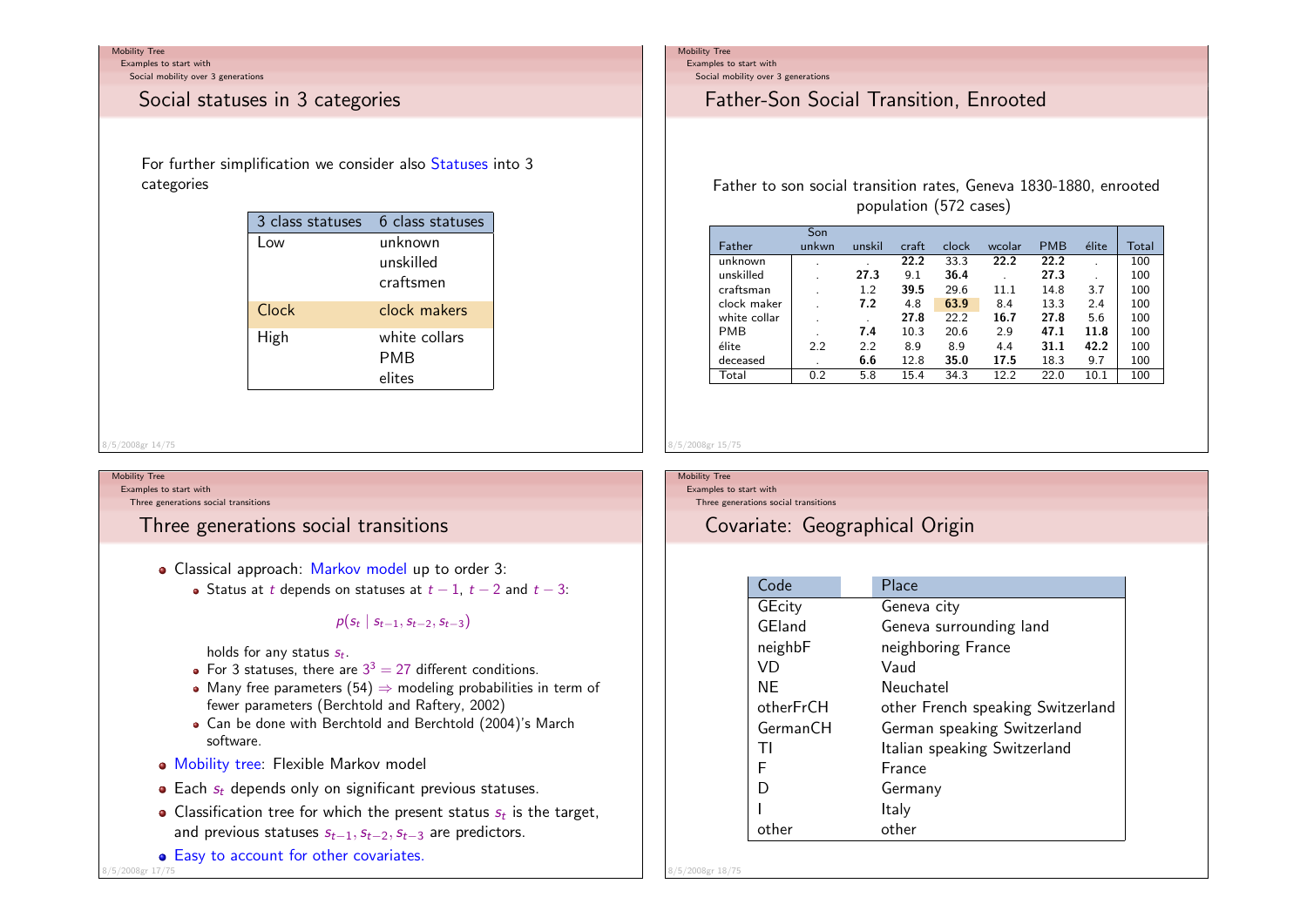Examples to start with

Three generations social transitions

# Mobility tree for the 3 generations problem

Son's Status: Low (workers and craftsmen), Clock Maker, High



### Mobility Tree

 Examples to start withWorking statuses mobility

Mobility over working statuses

- (SHP Data, Waves 1 to 6 (1999-2004), aged between 20 and 64 in2004.)
- How does working status (occupied active, unemployed, inactive) in 2004 depend on
	- working status in previous year (1999 to 2003)
	- other factors (attained education level, partner working status,partner education level, ...)

and what are main interaction effects?

- Mobility trees are alternative to Markovian transition models.
- Growing separate classification trees for women and men highlights gender differences.

### Mobility Tree

 Examples to start withThree generations social transitions

# Tree quality

- Error rate: 42.4%, i.e. 24% reduction of the classificationerror rate of the initial node
- **Goodness of fit**

| Tree              | G2        |     | sig             | <b>BIC</b> | AIC.  | pseudo $R^2$ |
|-------------------|-----------|-----|-----------------|------------|-------|--------------|
| Indep             |           |     | 482.3 324 0.000 | 2319.6     | 812.3 |              |
| Level 1           | 408.2 318 |     | 0.000           | 1493.9     | 750.2 | 0.14         |
| Level $2$ 356.0   |           | 310 | 0.037           | 1492.5     | 714.0 | 0.23         |
| Level 3 327.6 304 |           |     | 0.168           | 1502.2     | 697.6 | 0.28         |
| Fitted            | 312.5     | 300 | 0.298           | 1512.5     | 690.5 | 0.30         |
| Saturated         |           |     |                 | 3104.7     | 978.0 |              |



8/5/2008gr 23/75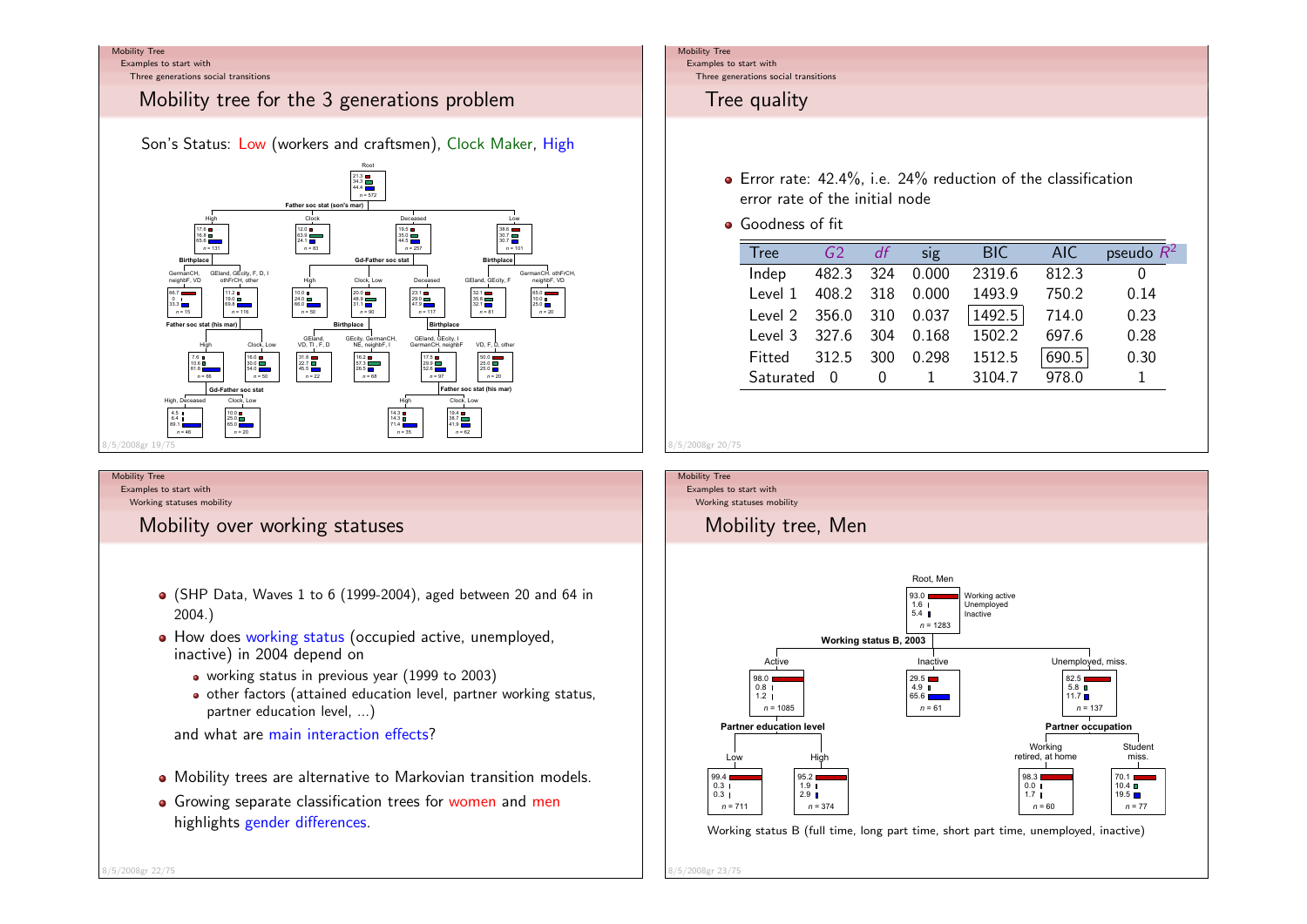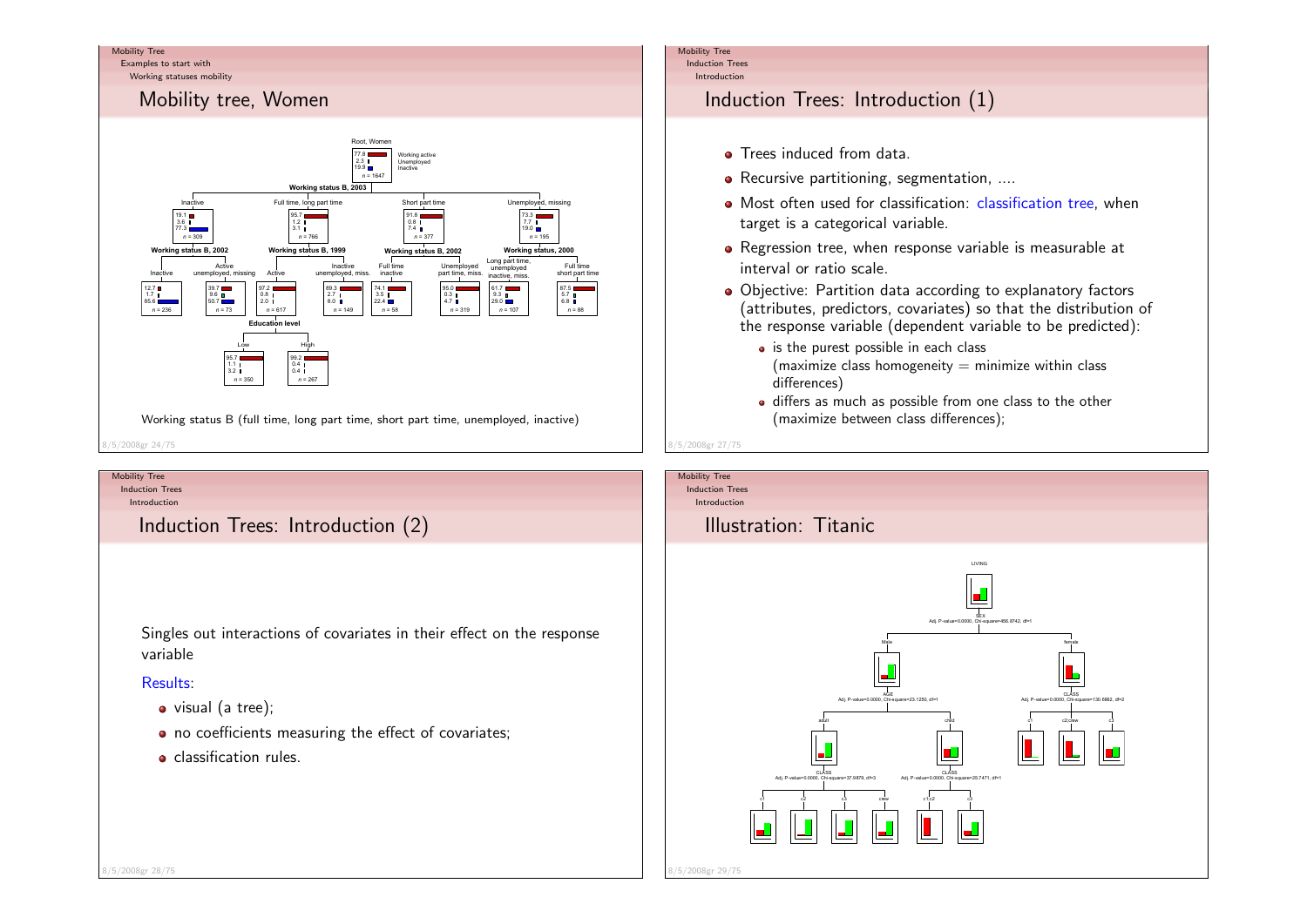Induction TreesSupervised learning

# Supervised learning

- Based on a learning sample  $\{(\mathsf{x}_{\alpha},y_{\alpha})\}_{\alpha=1,...,n},$ 
	- where  $y_{\alpha}$  is the value (class) of the response (dependent, ...) variable for case  $\alpha,$
	- and  $\mathbf{x}_{\alpha} = (x_{\alpha 1}, \dots, x_{\alpha p})$  is the profile of  $\alpha$  in terms of the covariates.
- Build a predictive function (or classification function)

# $y = f(\mathbf{x})$

with which we can predict the value or class  $y$  when only the profile <mark>x</mark> is known.

Example: predict whether a passenger of the Titanic survivesfrom the sole knowledge of sex, age (child/adult) andnavigation class.

8/5/2008gr 31/75

#### Mobility TreeInduction Trees

8/5/2008gr 34/75

Tree Growing Principle

## Constructing the rules

An induction tree (like a logistic regression) determines the rule $f(x)$  in two steps

 $\bullet$  Determine a partition of the possible profiles  ${\mathbf x}$  such that the distribution  $p_y$  of the response  $Y$  is as different as possible from one class to the other. $\mathbf{r}$ 



**2** The rule consists then in assigning to each case the most frequently observed value  $y$  in the class defined by the values of  $x$ .

$$
\hat{y} = f(\mathbf{x}) = \arg\max_{i} \hat{p}_i(\mathbf{x})
$$

Mobility Tree Induction Trees

Tree Growing Principle

# Target Table

- Assuming all variables are categorical, we can represent thedata with a contingency table that cross tabulates the response variable with a composite variable defined by thecross tabulation of all covariates.
- Example of a target contingency table  ${\sf T}.$
- Response variable is marital status, predictors are sex andsector of activity

| married        |    | man<br>primary secondary tertiary primary secondary tertiary |    |    | woman |    | total |
|----------------|----|--------------------------------------------------------------|----|----|-------|----|-------|
| n <sub>o</sub> |    |                                                              |    |    |       |    | 50    |
| <b>ves</b>     |    |                                                              |    | 10 |       |    | 50    |
| total          | 10 |                                                              | 24 |    |       | 13 | 100   |



- the covariate that permits the better split according to a given criterion (greatest entropy reduction, strongest association with theresponse.)
- Operation is repeated at each new obtained node until fulfilment ofsome stopping criterion (a minimal node size or a minimal gain inthe criterion).

8/5/2008gr 35/75

Mobility Tree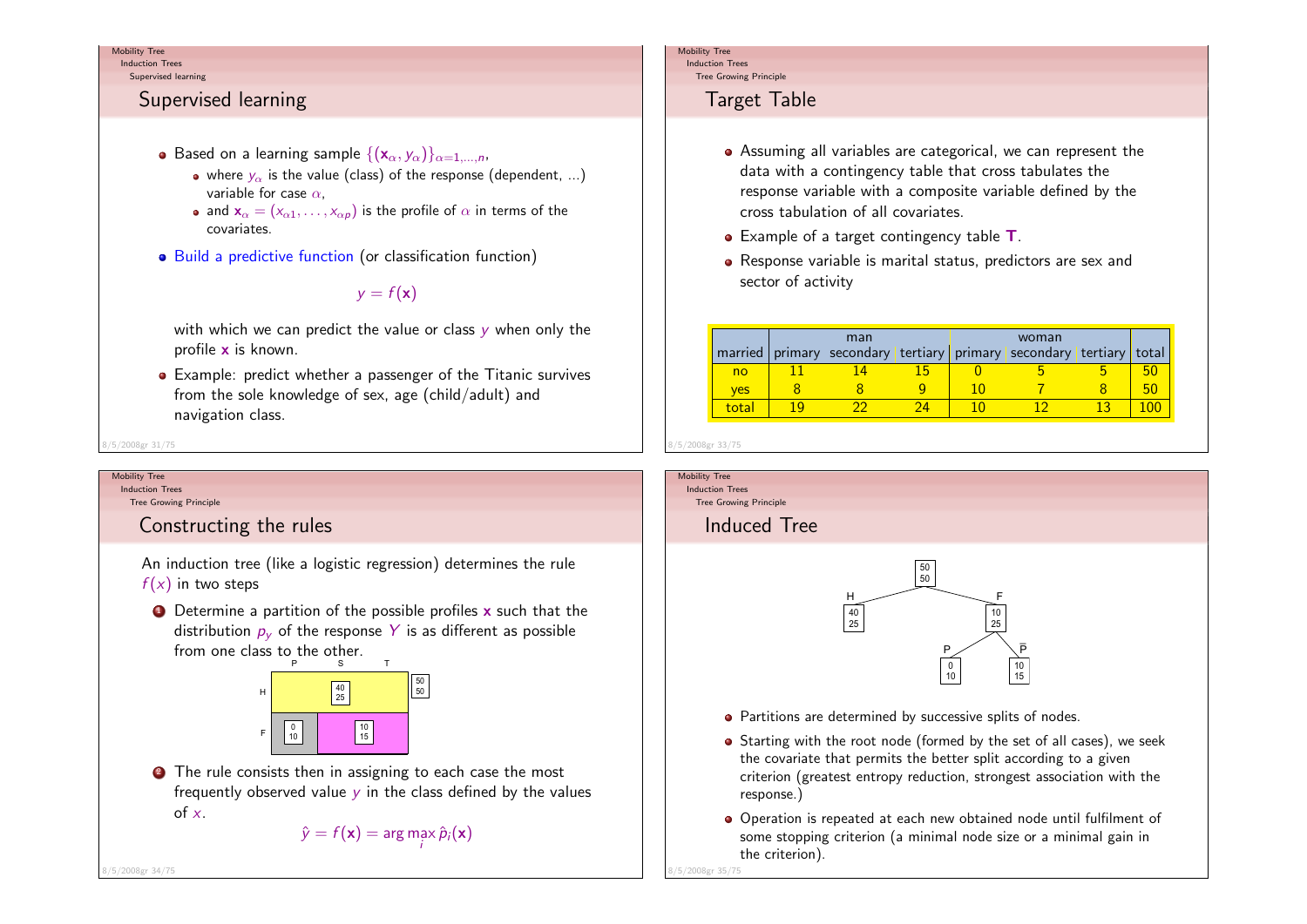#### Mobility TreeInduction Trees

The criteria

# Splitting criteria

## Criteria from

 Information Theory: Entropies (uncertainty) prediction madefrom the resulting distribution

```
Shannon's entropy:: h_S(p) = -\sum_{i=1}^c p_i \log_2 p_iQuadratic entropy (Gini): h_Q(p) = \sum_{i=1}^{c} p_i (1 - p_i) = 1 - \sum_{i=1}^{c} p_i^2
```
⇒ maximizing entropy reduction

(maximizing within leaves homogeneity)

- Statistical associations: Pearson's Chi-square, measures ofassociation.
	- $\Rightarrow$  maximizing association,<br>minimizing the narchuo of :
	- minimizing the  $\emph{p}$ -value of the no-association test.

(maximizing diversity between leaves)

8/5/2008gr 37/75

#### Mobility TreeInduction Trees

The criteria

Gain of information (2)

- $\bullet$  Gain = reduction of uncertainty
- Uncertainty: Shannon's entropy

$$
H(\text{marital status}) = -\sum_{i=1}^{c} p_i \log_2 p_i
$$
  
\n
$$
= -\left(\frac{50}{100} \log_2 \left(\frac{50}{100}\right) + \frac{50}{100} \log_2 \left(\frac{50}{100}\right)\right) = \boxed{1}
$$
  
\n
$$
H(\text{marital status}|\text{man}) = -\left(\frac{40}{65} \log_2 \left(\frac{40}{65}\right) + \frac{25}{65} \log_2 \left(\frac{25}{65}\right)\right) = \boxed{.961}
$$
  
\n
$$
H(\text{marital status}|\text{woman}) = -\left(\frac{10}{35} \log_2 \left(\frac{10}{35}\right) + \frac{25}{35} \log_2 \left(\frac{25}{35}\right)\right) = \boxed{.863}
$$
  
\n
$$
H(\text{marital status}|\text{sex}) = (65/100)0.961 + (35/100)0.863 = \boxed{0.927}
$$
  
\n
$$
\text{Gain}(\text{sex}) = H(\text{marital status}) - H(\text{marital status}|\text{sex})
$$
  
\n
$$
= 1 - 0.927 = \boxed{0.073}
$$

#### Mobility Tree Induction TreesThe criteria

# Gain of information (1)

- Splitting the root node by sex, we get two nodes.
- The distribution in each node is that of the corresponding column of Table below

| Marital status by sex |     |       |       |  |  |
|-----------------------|-----|-------|-------|--|--|
| age                   | man | woman | total |  |  |
| married               | 40  | 10    | 50    |  |  |
| not married           | 25  | 25    | 50    |  |  |
| total                 | 65  | 35    | 100   |  |  |

- What information brings "sex"?
- 8/5/2008gr 38/75Mobility Tree Induction TreesThe criteriaMost popular tree growing methodsCHAID, CHi-square based Automatic Interaction Detection (Kass, 1980; Biggs et al., 1991): n-ary trees, criterion basedon Bonferroni adjusted  $\rho$ -values of independence tests. CHAID is an extension of an earlier regression tree methodcalled AID (Morgan and Sonquist, 1963)CART, Classification and Regression Tree (Breiman et al.,1984): binary trees, criterion is maximizing decrease of Gini purity measure, pruning, surrogate splits in case of missingvalues.C4.5 (Quinlan, 1993): binary trees, criterion is Information Gain, the reduction in Shannon's entropy standardized by theentropy of the predictor.
	- C4.5 was designed in a less statistical and more IA perspective.

8/5/2008gr 40/75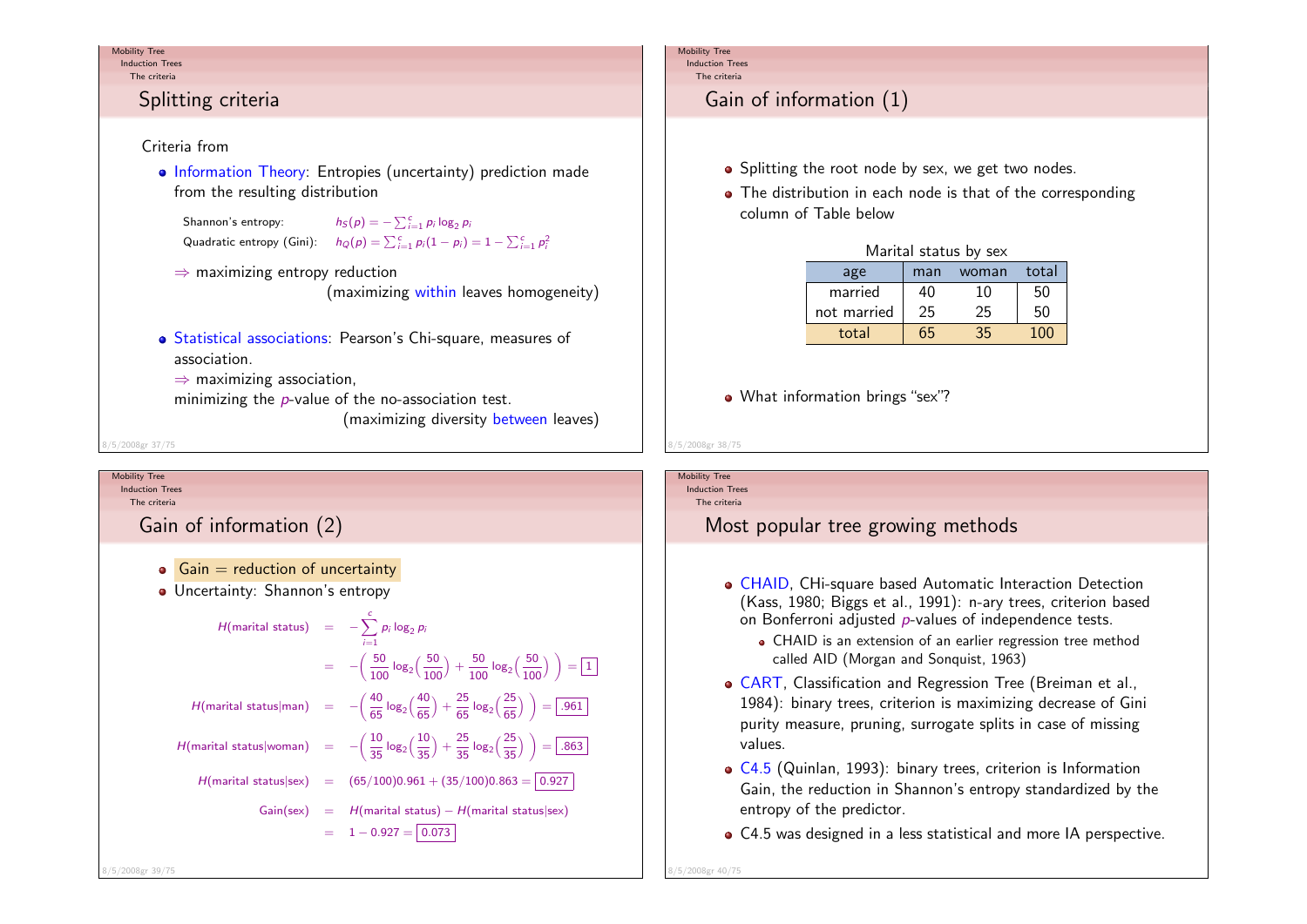Induction TreesThe criteria

# Most popular tree growing methods (2)

- CART and C4.5 were designed for prediction purposes (prediction error is a primary concern).
- CHAID and AID primary aim is interaction detection.Their aim is primary description, rather than prediction.

#### 8/5/2008gr 41/75

Mobility Tree Initiation to the practice of decision trees with party Party

# party principle

- party selects each split in two steps (to avoid bias in favor of predictors with many different values):
	- First, selects the predictor with <mark>strongest association</mark> with target,
	- Then, selects the best binary split for selected predictor.

#### Mobility Tree

 Initiation to the practice of decision trees with party Party

## Party

- There at least two packages in R for growing (binary) trees:
	- rpart (Therneau and Atkinson, 1997): recursive partitioning CART, Relative risk trees,
	- party (Hothorn et al., 2006): conditional partitioning Based on a statistical conditional inference method(permutation tests)
- We discuss here only the second one
	- much more powerful and flexible.
	- better visual rendering (Plots distributions inside the nodes)

### Mobility Tree

8/5/2008gr 44/75

 Initiation to the practice of decision trees with party Party

## Linear statistic and permutation test

- Both steps are based on the conditional distribution of linear statistics in a permutation test framework.
	- **.** Linear statistic is:

$$
\mathbf{T}_j = \text{vec}\Big(\sum_{i=1}^n w_i g_j(X_{ji}) h(\mathbf{Y}_i, (\mathbf{Y}_1, \dots, \mathbf{Y}_n))^\mathsf{T}\Big) \in \mathbb{R}^{p_j q}
$$

where  $\mathrm{g}_{j}(X_{ji})$  is a transformation of  $X_{ji}$ , and  $h()$  an influence function.

- $\mathbf{T}_j$  is computed for each permutation of the **Y** values among cases, and results characterize its conditional independencedistribution.
- the variable and split selection is then based on the  $\rho$ -value of the observed  ${\bf t}$  under this conditional independence distribution.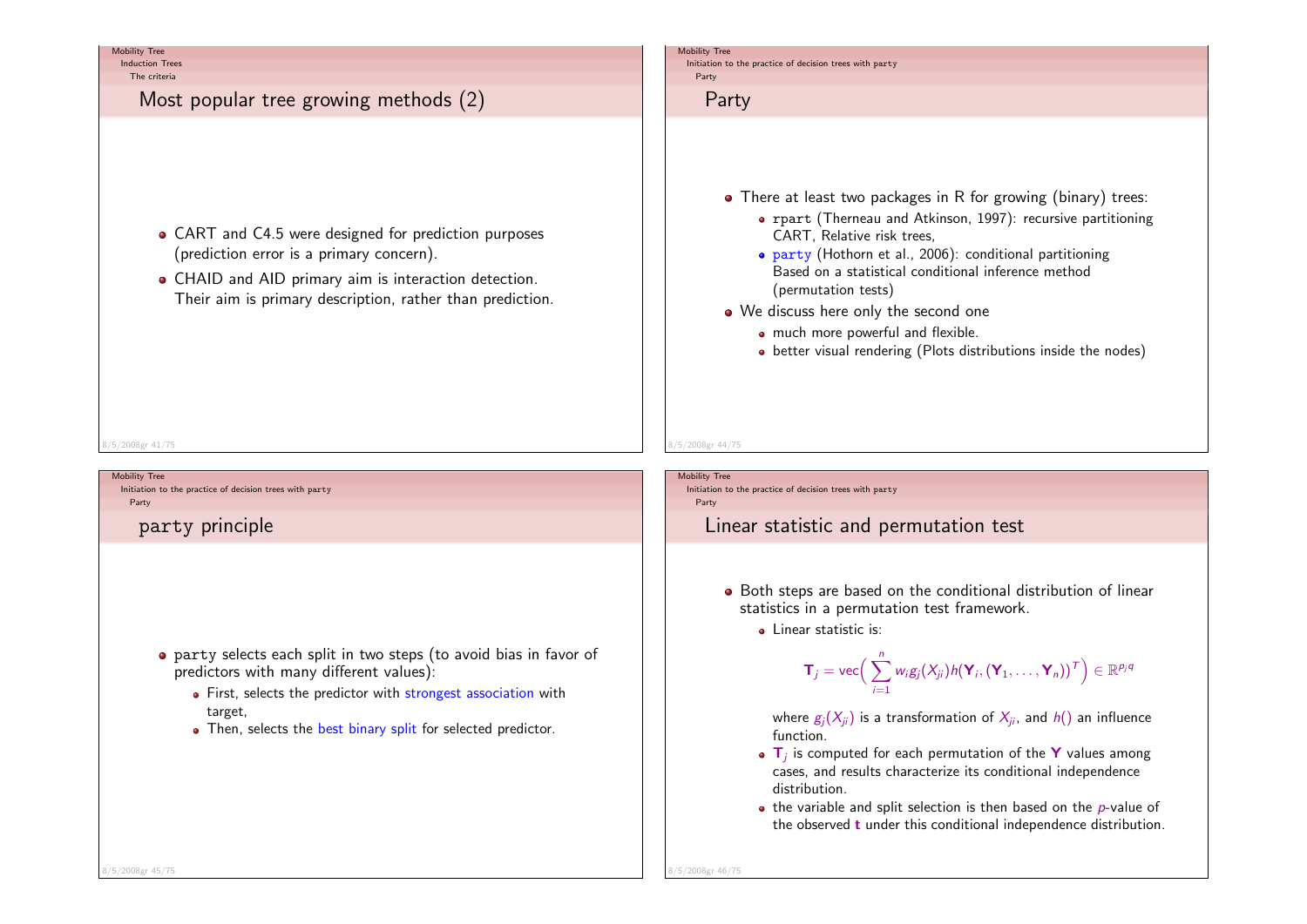

8/5/2008gr 49/75

8/5/2008gr 50/75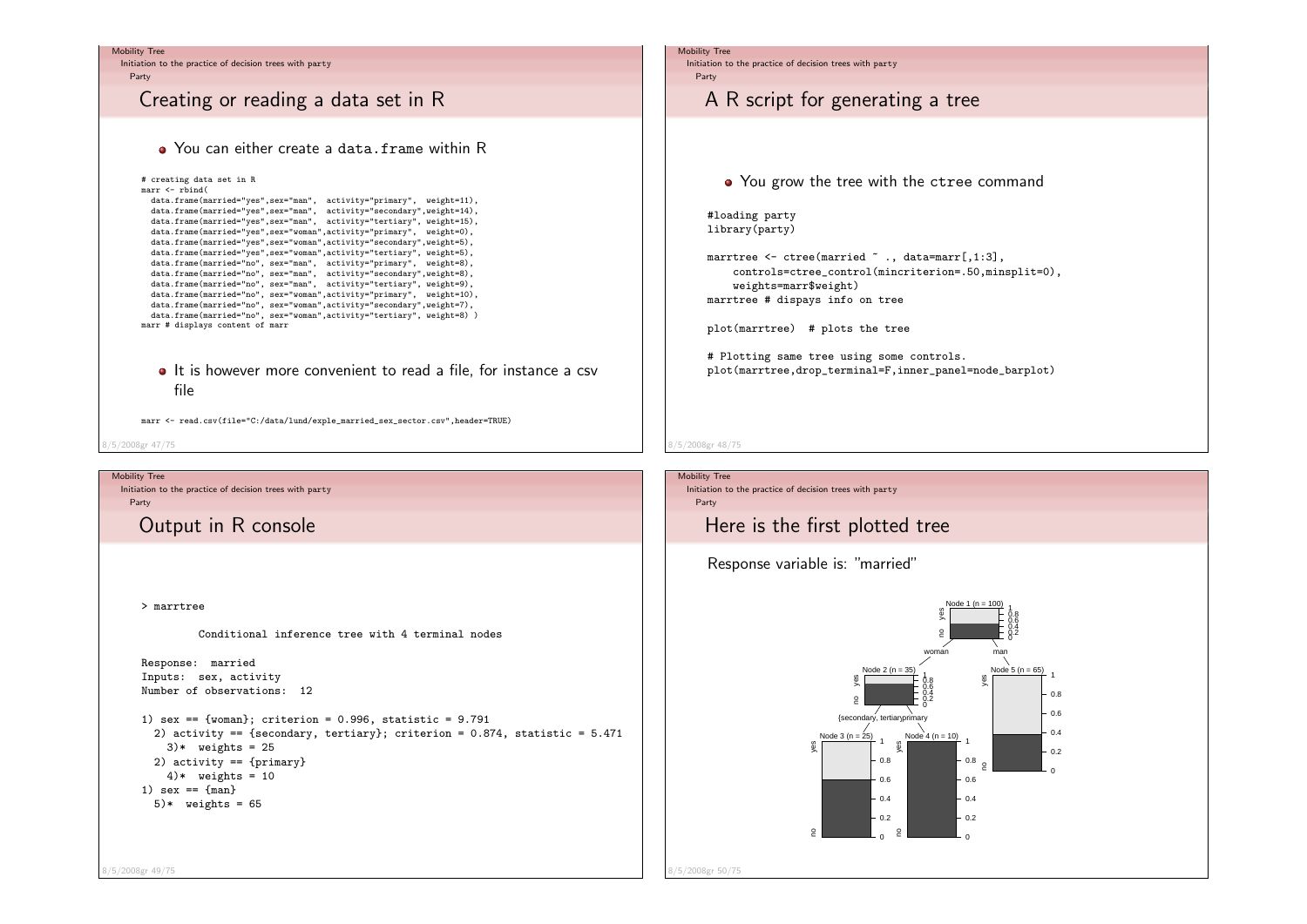Initiation to the practice of decision trees with party Now building a mobility tree

# Mobility tree on the 3 generations mobility data

## Mobility tree example with data from marriage acts of 19th Century Geneva

library(foreign) # library for importing data from various sources sm\_data <- read.spss(file="C:/data/lund/mobility/par\_enf\_tree\_267.sav",to.data.frame=T)sm\_data\$NC1\_ST3 <- factor(sm\_data\$NC1\_ST3) # to remove deceased category

# ordering and renaming state variables seqs <- data.frame(GdFather=sm\_data\$NG1ST\_P3, Father\_his\_M = sm\_data\$NP1\_ST3,Father\_son\_M = sm\_data\$NC1ST\_P3, Son\_M=sm\_data\$NC1\_ST3)

# Growing mob tree with ctree (party package)

library(party)

cl\_tree <- ctree(seqs\$Son\_M ~ seqs\$Father\_son\_M + seqs\$Father\_his\_M + seqs\$GdFather +sm\_data\$C1LIEU11)plot(cl\_tree)

# you may control the tree with ctree\_control()

control <- ctree\_control(testtype="Univariate",mincriterion=.9,minsplit=20,minbucket=10)cl\_tree <- ctree(seqs\$Son\_M ~ seqs\$Father\_son\_M + seqs\$Father\_his\_M + seqs\$GdFather +-<br>sm\_data\$C1LIEU11,controls=control) plot(cl\_tree,drop\_terminal=F)

#### 8/5/2008gr 52/75

#### Mobility Tree

 Initiation to the practice of decision trees with party Now building a mobility tree

## Text output

Conditional inference tree with 8 terminal nodes

Response: seqs\$Son\_M Inputs: seqs\$Father\_son\_M, seqs\$Father\_his\_M, seqs\$GdFather, sm\_data\$C1LIEU11Number of observations: 2671) seqs\$Father\_his\_M == {high}; criterion = 1, statistic = 48.744 2) seqs\$Father\_son\_M == {clock, deceased}; criterion = 0.948, statistic = 12.494 $3)*$  weights = 38 2) seqs\$Father\_son\_M == {low, high} 4) seqs\$GdFather == {low, clock}; criterion = 0.918, statistic = 6.709 $5)*$  weights = 16 4) seqs\$GdFather == {high, deceased} $6)*$  weights = 29 1) seqs\$Father\_his\_M == {low, clock} 7) seqs\$Father\_son\_M == {clock, high, deceased}; criterion = 0.998, statistic = 20.8648) seqs\$Father\_his\_M == {low}; criterion = 0.897, statistic = 13.387 9) seqs\$GdFather == {clock, high}; criterion = 0.992, statistic = 17.472 $10)*$  weights = 16 9) seqs\$GdFather == {low, deceased} 11) seqs\$GdFather == {low}; criterion = 0.808, statistic = 8.461 $12)*$  weights = 24 11) seqs\$GdFather == {deceased} $13)*$  weights = 25 8) seqs\$Father\_his\_M == {clock} $14)*$  weights = 76 7) seqs\$Father\_son\_M == {low} $15)*$  weights = 43

#### Mobility Tree

 Initiation to the practice of decision trees with party Now building a mobility tree

## State variables

### • Variables are

| variable     | label                                       |
|--------------|---------------------------------------------|
| GdFather     | 'Status Grd-father, 3 categories'           |
| Father_his_M | 'Status Father (his marr.), 3 categories'   |
| Father_son_M | 'Status Father (son"s marr.), 3 categories' |
| Son M        | 'Status Son (his marr.), 3 categories'      |

### 8/5/2008gr 53/75

Mobility Tree Initiation to the practice of decision trees with party Now building a mobility tree

## And here is the induced tree



8/5/2008gr 54/75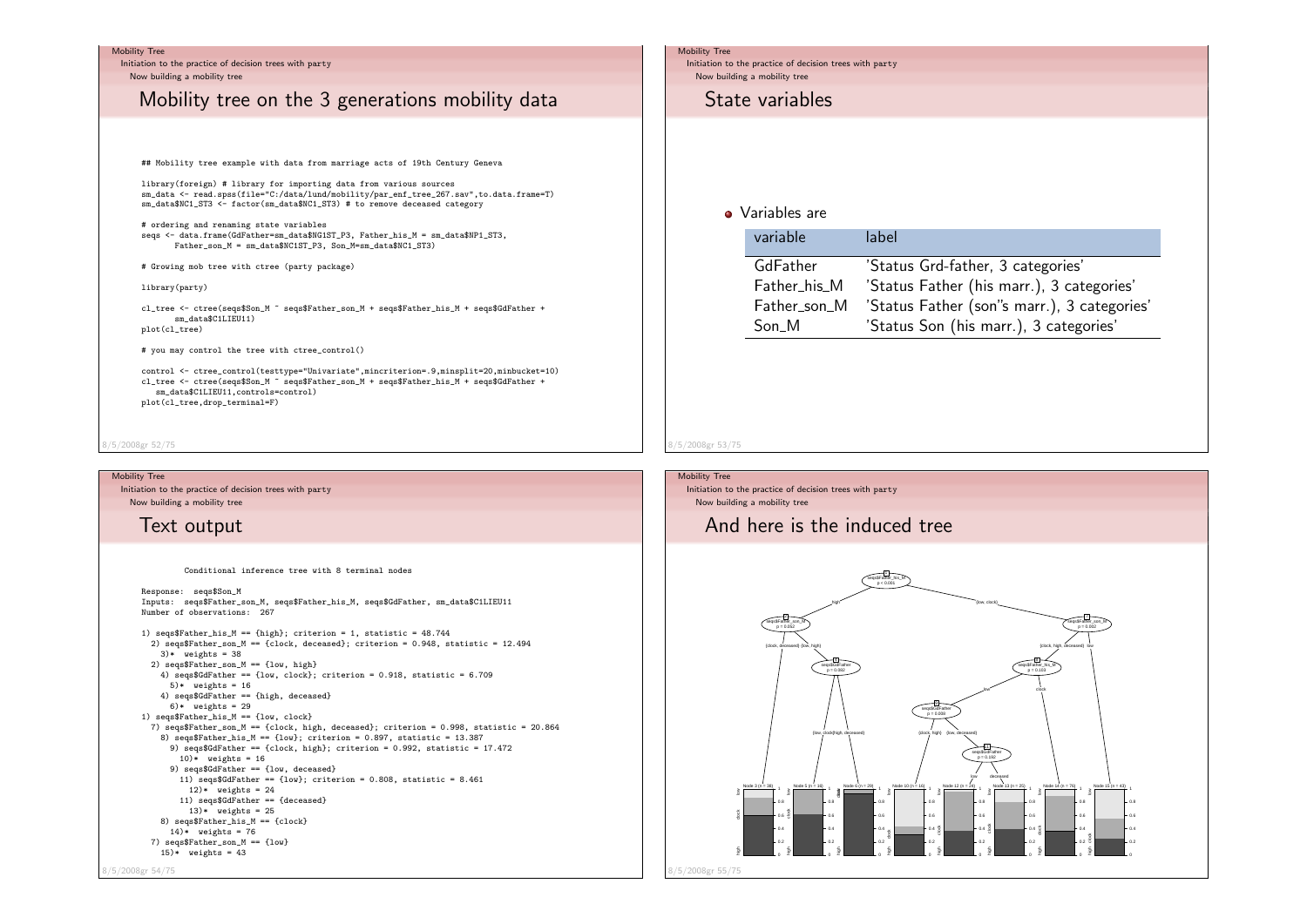# Mobility Tree Initiation to the practice of decision trees with party Now building a mobility treeTransition rates• You may get transition rates with TraMineR Mobility Tree Quality of the treeError rates and deviance

Computing transition rates between states clock deceased high low, please wait $\mid$ 

[-> clock] [-> deceased] [-> high] [-> low]

[clock ->] 0.5062500 0.1562500 0.2625000 0.0750000

 [deceased ->] 0.3333333 0.0000000 0.3607306 0.3059361 [high ->] 0.1641791 0.1492537 0.5621891 0.1243781 [low ->] 0.1357466 0.2352941 0.1764706 0.4524887>8/5/2008gr 56/75

> library(TraMineR)> seqtrate(seqs)

### Mobility Tree

8/5/2008gr 60/75

 Quality of the treeError rates and deviance

Other issues with trees

- Structure instability. The structure of the tree (selected predictors and splits) may vary when data is slightlyperturbed.
	- Could be tested with resampling methods (Dannegger, 2000).

### Multi-level analysis

- How can we account for multi-level effects in classificationtrees?
- Conjecture: Should be possible to include unobserved sharedeffect in deviance-based splitting criteria.
- **a** This remains all to be done

# Quality of the tree

- When the concern is classification, i.e. predicting the value of the response variable, we look typically at the <mark>error rate</mark>.
	- Error rate should be computed on a test sample (different fromlearning sample).
	- Cross-validation is often used.
- For non classification purposes (as is most often the case in social sciences)
	- We can compute some deviance (Ritschard, 2006) that measures how far the obtained partition is from the finest onethat can be defined with the predictors.
	- Deviance reduction between nested models can be comparedwith Chi-square distributions (example).
- Mobility Tree

8/5/2008gr 59/75

 Quality of the tree**Complexity** 

**Complexity** 

- Tree complexity:
	- number of nodes
		- number of levels
		- message length (rules)
- We may reduce complexity
	- a priori by reinforcing stopping rules
		- (e.g. maximal number of levels or minimal node size)
	- a posteriori through pruning (mainly used with non statistical splitting criteria, such as inCART)
- $\bullet$  In statistics, complexity of model  $=$  number of free parameters
	- Can also be applied to trees.

8/5/2008gr 62/75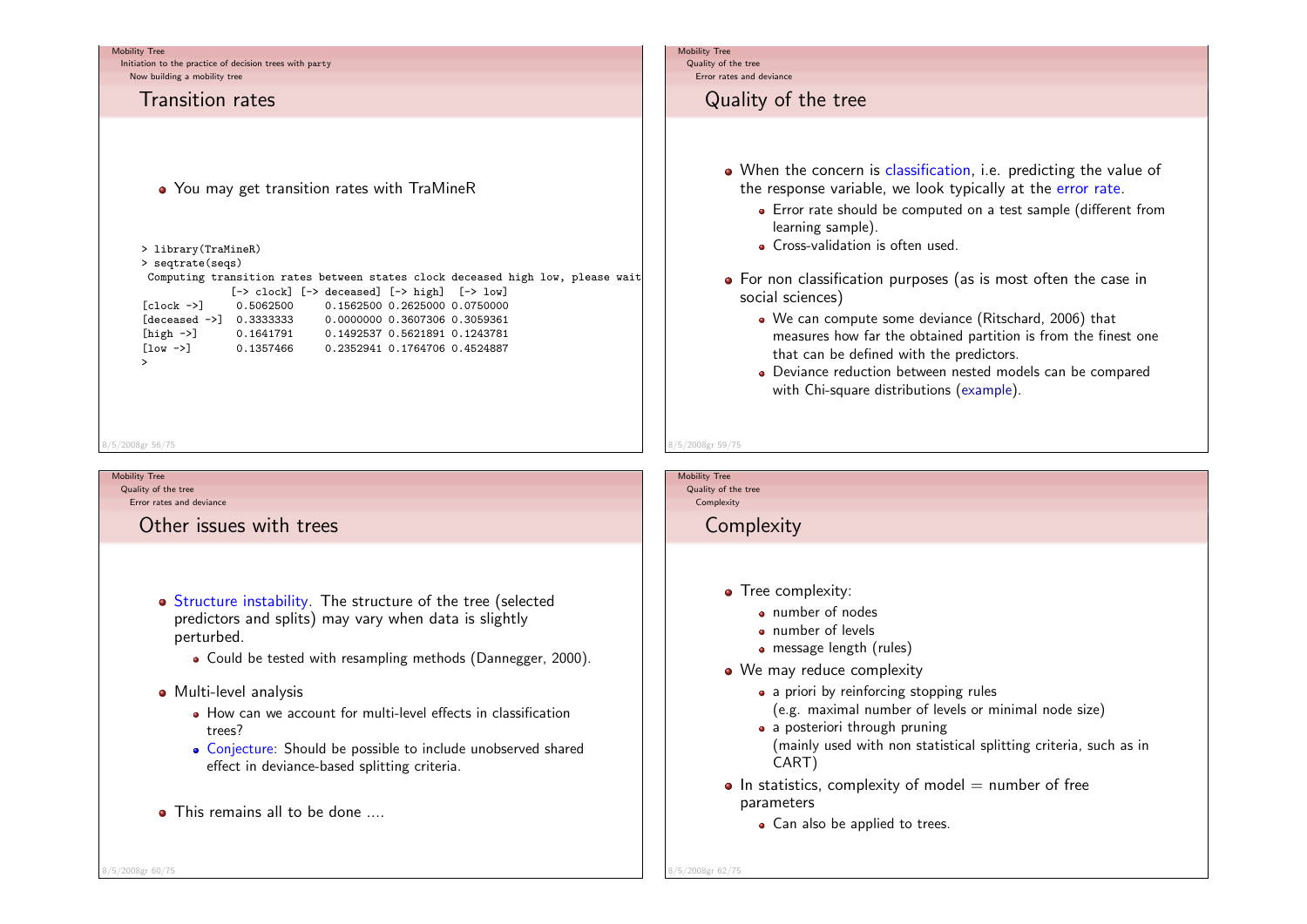Quality of the treeQuality of partitions

# Quality of partitions

- **•** Global improvement of criterion
	- Gain of information between root node and set of all leaves(terminal nodes).
	- Degree of association between target and final partition (GK  $\tau$ ,  $C$ ramer's  $v, \ ...).$
	- $\bullet$  p-value of independence test between target and partition (node numbers).
- With party, you may use the where(growntree) command to retrieve the node membership for each case.

### Mobility Tree

Discriminating with typical sequencing pattern

# Discriminating with typical sequencing pattern

- Approach used by (Billari et al., 2006) on FFS data for Italyand Austria.
- Here we consider (SHP 2002 biographical data)
- Selection of pairs of events, e.g. marriage and first job.
- For each pair, order of sequence:  $<, =, >,$  missing
- Which are the most typical sequences?
- Most discriminating sequences between

### o sex

birth cohort (1940 and before, after 1940)

8/5/2008gr 64/75

Mobility Tree Discriminating with typical sequencing patternFrequencies of characteristic 2-event sequences0%5%10% 15% 20%25%30%Child & Marriage Marriage Child Child state Child you Child you child care child end erd of Latiage ya Marriage Care Analyse and Job Educ end Lab end 8/5/2008gr 67/75

## Mobility Tree

8/5/2008gr 66/75

Discriminating with typical sequencing pattern

# Discriminating sex with 2-event sequences

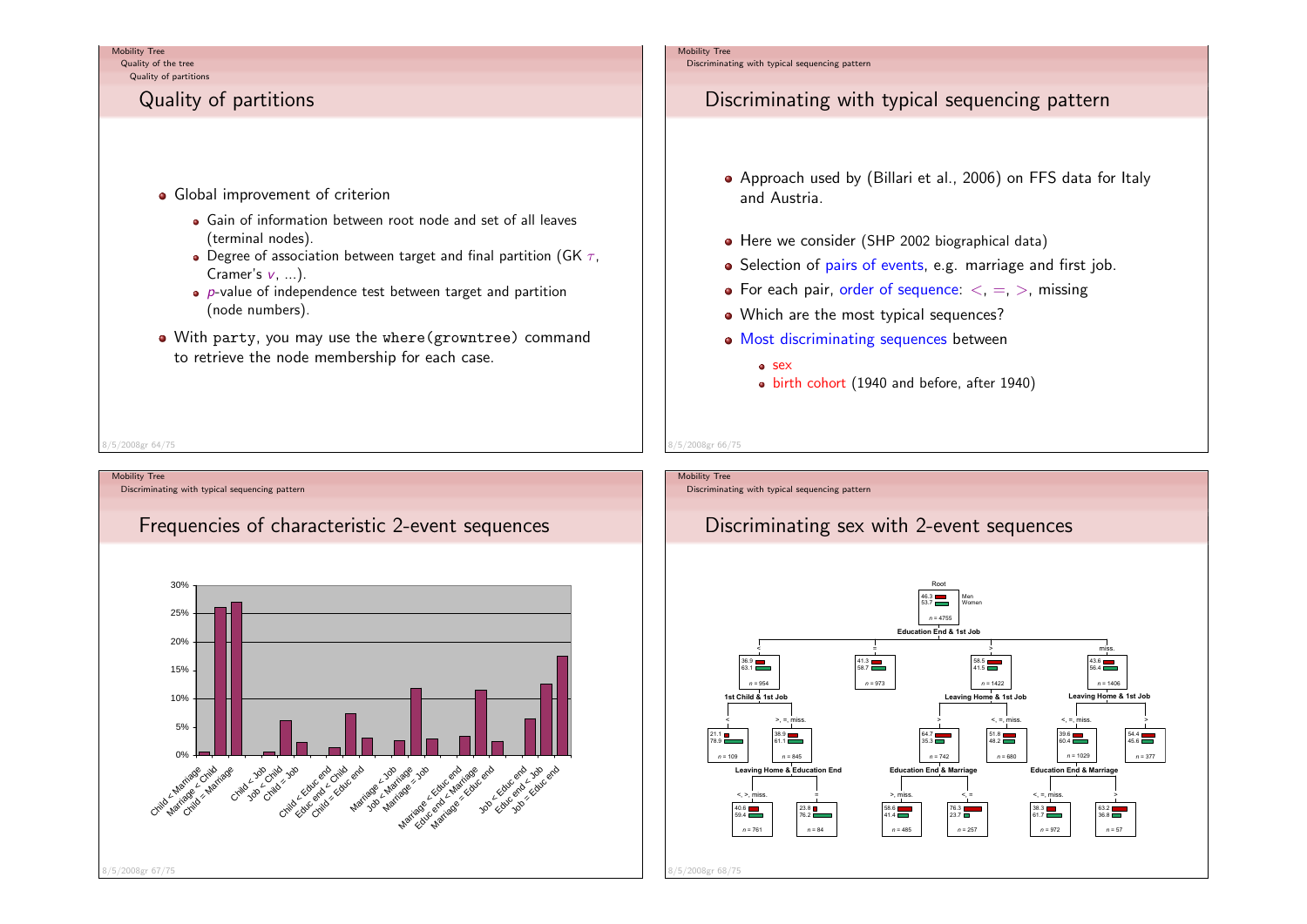Unsupervised trees: Dendrograms

## Unsupervised trees

- Compute a distance or proximity matrix between sequences (OM or other metrics).
- Can be done with CHESA (Elzinga, 2007) or with TraMineRin R.
- Once you have the distance matrix you can make ahierarchical clustering and produce the dendrogram.

#### 8/5/2008gr 70/75

Mobility TreeUnsupervised trees: Dendrograms

# Resulting dendrogram

**Dendrogram of agnes(x = dist.om1, diss = TRUE, method = "ward"** 



#### Mobility Tree

Unsupervised trees: Dendrograms

# R script: hierarchical clustering

library(TraMineR) # reading mvad data from a csv filemvad <- read.csv(file="c:/data/lund/McVicar.csv",header=TRUE)

svar  $\leq$  15:86 # sets the sequence to be considered

# Computing OM distances # First we compute the substitution costs based on transition ratessubmat <- seqsubm(mvad, svar, method= "TRATE") # and now the OM distancesdist.om1 <- seqdist(mvad, svar, format="STS", method="OM", indel=1, submat)

# Hierarchical Clustering with Ward Methodlibrary(cluster) clusterward1 <- agnes(dist.om1, diss=TRUE, method="ward")plot(clusterward1)

#### 8/5/2008gr 71/75

Mobility TreeUnsupervised trees: Dendrograms

# Bibliographie I

Berchtold, A. and A. Berchtold (2004). MARCH 2.02: Markovian modelcomputation and analysis. User's guide,www.andreberchtold.com/march.html.

- Berchtold, A. and A. E. Raftery (2002). The mixture transition distributionmodel for high-order Markov chains and non-gaussian time series. *Statistical* Science 17(3), 328–356.
- Biggs, D., B. De Ville, and E. Suen (1991). A method of choosing multiwaypartitions for classification and decision trees. Journal of Applied Statistics 18(1), 49–62.
- Billari, F. C., J. Fürnkranz, and A. Prskawetz (2006). Timing, sequencing, and quantum of life course events: A machine learning approach. *European* Journal of Population 22(1), 37–65.
- Breiman, L., J. H. Friedman, R. A. Olshen, and C. J. Stone (1984).Classification And Regression Trees. New York: Chapman and Hall.
- Dannegger, F. (2000). Tree stability diagnostics and some remedies forinstability. Statistics In Medicine 19(4), 475–491.

8/5/2008gr 73/75